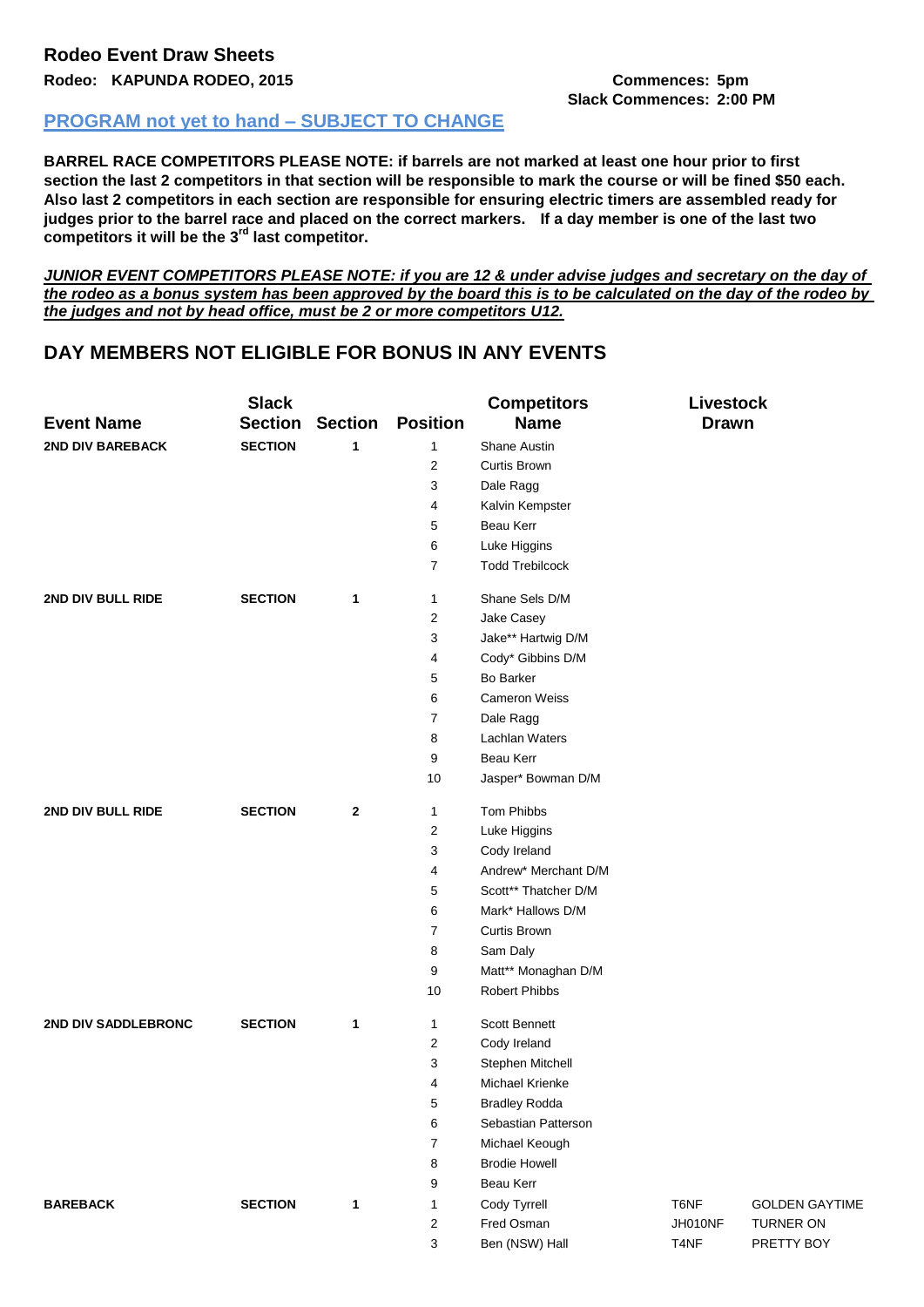|                         |                |              | 4                       | Kalvin Kempster                         | JH09NF | <b>ELPASSO</b> |  |  |  |
|-------------------------|----------------|--------------|-------------------------|-----------------------------------------|--------|----------------|--|--|--|
|                         |                |              | 5                       | <b>Todd Trebilcock</b>                  | JH07NF | WHISKEY WOMAN  |  |  |  |
|                         |                |              | 6                       | Parrish May                             | 30NF   | COCAINE        |  |  |  |
|                         |                |              | $\overline{7}$          | Shane Austin                            | JH02NF | <b>GHOST</b>   |  |  |  |
|                         |                |              |                         |                                         |        |                |  |  |  |
| <b>BARREL RACE</b>      | <b>SLACK</b>   | $\mathbf{1}$ | $\mathbf{1}$            | Jess** Cooley D/M                       |        |                |  |  |  |
|                         |                |              | $\overline{c}$          | Lisa* Cooley D/M                        |        |                |  |  |  |
|                         |                |              | 3                       | Julie Breed                             |        |                |  |  |  |
|                         |                |              | 4                       | Mitch Ralph-Browne                      |        |                |  |  |  |
|                         |                |              | 5                       | Amanda Foster                           |        |                |  |  |  |
|                         |                |              | 6                       | Sandy Hahn                              |        |                |  |  |  |
|                         |                |              | $\overline{7}$          | <b>Bridey Jonas</b>                     |        |                |  |  |  |
|                         |                |              | 8                       | Leslie Moore                            |        |                |  |  |  |
|                         |                |              | 9                       | Sam Pratt                               |        |                |  |  |  |
|                         |                |              | 10                      | Sheridan* Kowald D/M                    |        |                |  |  |  |
|                         |                |              | 11                      | Rebecca Keough                          |        |                |  |  |  |
|                         |                |              | 12                      | Carissa** Bruce D/M                     |        |                |  |  |  |
|                         |                |              | 13                      | Lisa Ireland                            |        |                |  |  |  |
|                         |                |              | 14                      | <b>Elley Hulls</b>                      |        |                |  |  |  |
|                         |                |              | 15                      | Dakota Michaelis                        |        |                |  |  |  |
| <b>BARREL RACE</b>      | <b>SECTION</b> | 1            | 1                       | Shianne O'Donoghue-Kent                 |        |                |  |  |  |
|                         |                |              | 2                       | Sarah* Hinge D/M                        |        |                |  |  |  |
|                         |                |              | 3                       | Kylie Kemp                              |        |                |  |  |  |
|                         |                |              | 4                       | Candy Michaelis                         |        |                |  |  |  |
|                         |                |              | 5                       | Donna Pearce                            |        |                |  |  |  |
|                         |                |              | 6                       | Nina Selleck                            |        |                |  |  |  |
|                         |                |              |                         |                                         |        |                |  |  |  |
|                         |                |              | 7                       | Cherie O'Donoghue<br>Amanda Tielen      |        |                |  |  |  |
|                         |                |              | 8                       |                                         |        |                |  |  |  |
|                         |                |              | 9                       | Stacey Jonas                            |        |                |  |  |  |
|                         |                |              | 10                      | Montana O'Donoghue-Kent                 |        |                |  |  |  |
|                         |                |              | 11                      | Jenny Heath                             |        |                |  |  |  |
|                         |                |              | 12                      | Jodie Jonas                             |        |                |  |  |  |
| <b>BREAKAWAY ROPING</b> | <b>SLACK</b>   | 1            | 1                       | Cassie Heuritsch                        |        |                |  |  |  |
|                         |                |              | $\overline{2}$          | Julie Breed                             |        |                |  |  |  |
|                         |                |              | 3                       | <b>Candice Douglass</b>                 |        |                |  |  |  |
|                         |                |              | 4                       | Donna Pearce                            |        |                |  |  |  |
|                         |                |              | 5                       | Peta Fraser                             |        |                |  |  |  |
|                         |                |              | 6                       | Melanie Drysdale                        |        |                |  |  |  |
|                         |                |              | $\overline{7}$          | Sam Pratt                               |        |                |  |  |  |
|                         |                |              | 8                       | Lisa Ireland                            |        |                |  |  |  |
|                         |                |              |                         |                                         |        |                |  |  |  |
| <b>BREAKAWAY ROPING</b> | <b>SECTION</b> | 1            | 1                       | Shianne O'Donoghue-Kent                 |        |                |  |  |  |
|                         |                |              | $\overline{\mathbf{c}}$ | Jenny Heath                             |        |                |  |  |  |
|                         |                |              | 3                       | <b>Elley Hulls</b>                      |        |                |  |  |  |
|                         |                |              | 4                       | Casey-Lee Collins                       |        |                |  |  |  |
|                         |                |              | 5                       | Melanie Viedt                           |        |                |  |  |  |
|                         |                |              | 6                       | Leslie Moore                            |        |                |  |  |  |
|                         |                |              | $\overline{7}$          | Candy Michaelis                         |        |                |  |  |  |
|                         |                |              | 8                       | Melissa Allen                           |        |                |  |  |  |
|                         |                |              |                         |                                         |        |                |  |  |  |
| <b>BREAKAWAY ROPING</b> | <b>SECTION</b> | $\mathbf{2}$ | 1<br>$\mathbf{2}$       | Cherie O'Donoghue<br>Rebecca Van Houten |        |                |  |  |  |
|                         |                |              |                         |                                         |        |                |  |  |  |
|                         |                |              | 3                       | Amanda Tielen                           |        |                |  |  |  |
|                         |                |              | 4                       | Dakota Michaelis                        |        |                |  |  |  |
|                         |                |              | 5                       | Kerry Beisiegel                         |        |                |  |  |  |
|                         |                |              | 6                       | Renee Pearson                           |        |                |  |  |  |
|                         |                |              | $\overline{7}$          | Alana Pitts                             |        |                |  |  |  |
| <b>BULL RIDE</b>        | <b>SECTION</b> | $\mathbf{1}$ | 1                       | Ben Brown                               | DJ1 NF | YOUNG FOX      |  |  |  |
|                         |                |              | $\overline{\mathbf{c}}$ | Chris Young                             | 137 NF | <b>VIPER</b>   |  |  |  |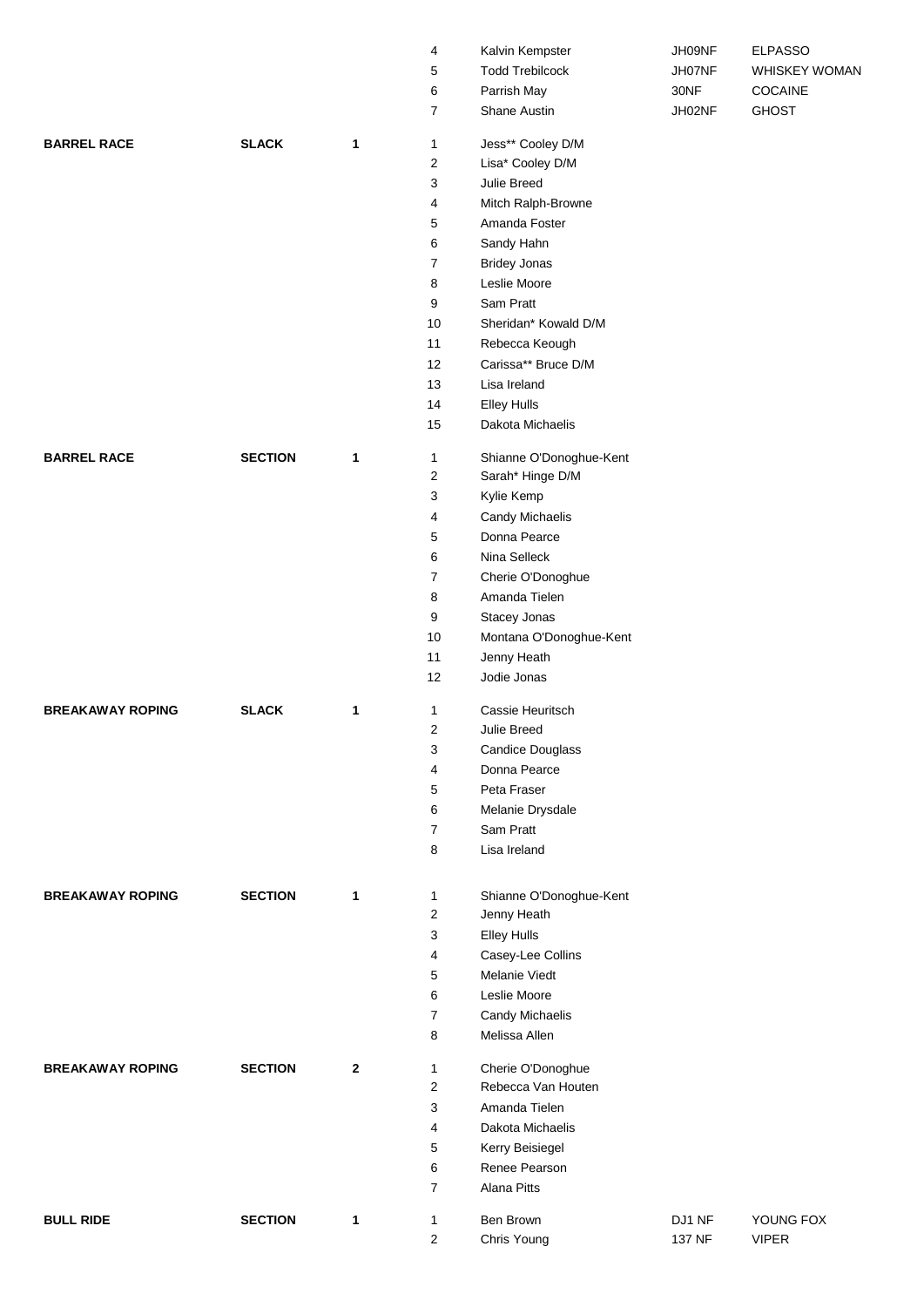|                           |                |              | 3              | Ben (NSW) Hall           | 101 NF       | DILLONS CHOICE            |
|---------------------------|----------------|--------------|----------------|--------------------------|--------------|---------------------------|
|                           |                |              | 4              | <b>Bryden Atkins</b>     | <b>20 NF</b> | ONE UP ONE<br><b>DOWN</b> |
|                           |                |              | 5              | <b>Curtis Brown</b>      | <b>16 NF</b> | MIKE                      |
|                           |                |              | 6              | Cody Tyrrell             | <b>19 NF</b> | MAD MAX                   |
|                           |                |              | $\overline{7}$ | Sam Daly                 | W1 NF        | WHIRLEY WIND              |
|                           |                |              | 8              | <b>Bo Barker</b>         | 28 NF        | DOWN TO EARTH             |
|                           |                |              | 9              | Jake Casey               | 38 NF        | <b>HEAT N DUST</b>        |
|                           |                |              | 10             | Tom Phibbs               | 002 NF       | <b>BLUE BOY</b>           |
|                           |                |              | 11             | Lachlan Waters           | 05 NF        | LIGHTING JACK             |
| <b>JUNIOR BARREL RACE</b> | <b>SLACK</b>   | $\mathbf{1}$ | 1              | Jess** Cooley D/M        |              |                           |
|                           |                |              | 2              | <b>Hayley Rogers</b>     |              |                           |
|                           |                |              | 3              | <b>Bailee Pavlou</b>     |              |                           |
|                           |                |              | 4              | Brett* Cooley D/M        |              |                           |
|                           |                |              | 5              | Lucy** Oldfield D/M      |              |                           |
|                           |                |              | 6              | Tanisha Towner           |              |                           |
|                           |                |              | $\overline{7}$ | Emma** Oldfield D/M      |              |                           |
|                           |                |              | 8              | Caitlin Mitchell         |              |                           |
|                           |                |              | 9              | Jessica Hahn             |              |                           |
| <b>JUNIOR BARREL RACE</b> | <b>SECTION</b> | 1            | 1              | Sasha Selleck            |              |                           |
|                           |                |              | $\overline{c}$ | <b>Trent Reynolds</b>    |              |                           |
|                           |                |              | 3              | Jayde* Hill D/M          |              |                           |
|                           |                |              | 4              | Jade* Goodrich D/M       |              |                           |
|                           |                |              | 5              | Anna Ozolins             |              |                           |
|                           |                |              | 6              | Macy Robertson-Wood      |              |                           |
|                           |                |              | $\overline{7}$ | Jasmine Diffey           |              |                           |
|                           |                |              | 8              | Shania Willemson         |              |                           |
|                           |                |              | 9              | Sian** Smylie D/M        |              |                           |
| <b>JUNIOR STEER RIDE</b>  | <b>SECTION</b> | 1            | 1              | Jasper* Bowman D/M       |              |                           |
|                           |                |              | 2              | Jack Duffield            |              |                           |
|                           |                |              | 3              | <b>Robert Phibbs</b>     |              |                           |
|                           |                |              | 4              | <b>Bailee Pavlou</b>     |              |                           |
|                           |                |              | 5              | Kelsey Pavlou            |              |                           |
|                           |                |              | 6              | <b>Cameron Weiss</b>     |              |                           |
|                           |                |              | $\overline{7}$ | <b>Brodie Howell</b>     |              |                           |
| <b>JUNR BREAKAWAY</b>     | <b>SECTION</b> | 1            | 1              | William Thompson         |              |                           |
|                           |                |              | 2              | Cody Peppin              |              |                           |
|                           |                |              | 3              | Jessica Hahn             |              |                           |
|                           |                |              | 4              | Sasha Selleck            |              |                           |
|                           |                |              | 5              | <b>Hayley Rogers</b>     |              |                           |
| <b>ROPE AND TIE</b>       | <b>SECTION</b> | 1            | 1              | Cody Peppin              |              |                           |
|                           |                |              | $\overline{c}$ | Rodney Reynolds          |              |                           |
|                           |                |              | 3              | <b>Glen W Perkins</b>    |              |                           |
|                           |                |              | 4              | Daniel Pearson           |              |                           |
| <b>ROPE AND TIE</b>       | <b>SECTION</b> | $\mathbf{2}$ | 1              | Lee Kimber               |              |                           |
|                           |                |              | $\overline{c}$ | <b>Terry Evison</b>      |              |                           |
|                           |                |              | 3              | Michael Lavelle-Williams |              |                           |
|                           |                |              | 4              | Allen Heath              |              |                           |
| <b>SADDLE BRONC</b>       | <b>SECTION</b> | 1            | 1              | James Maloney            | T3NF         | <b>TAFFY</b>              |
|                           |                |              | 2              | Stephen Mitchell         | JH36NF       | <b>BLACK DIAMOND</b>      |
|                           |                |              | 3              | <b>Brad Williams</b>     | JH29NF       | <b>GIBBER</b>             |
|                           |                |              | 4              | Michael Krienke          | W6NF         | <b>STRAWBERRY</b>         |
|                           |                |              | 5              | Michael Keough           | T7NF         | <b>GOLDEN SUNSET</b>      |
| <b>STEER WRESTLING</b>    | <b>SECTION</b> | $\mathbf{1}$ | 1              | Rodney Reynolds          |              |                           |
|                           |                |              | $\overline{c}$ | Kevin Reynolds Jnr       |              |                           |
|                           |                |              | 3              | Daniel Pearson           |              |                           |
|                           |                |              | 4              | Nick Painter             |              |                           |